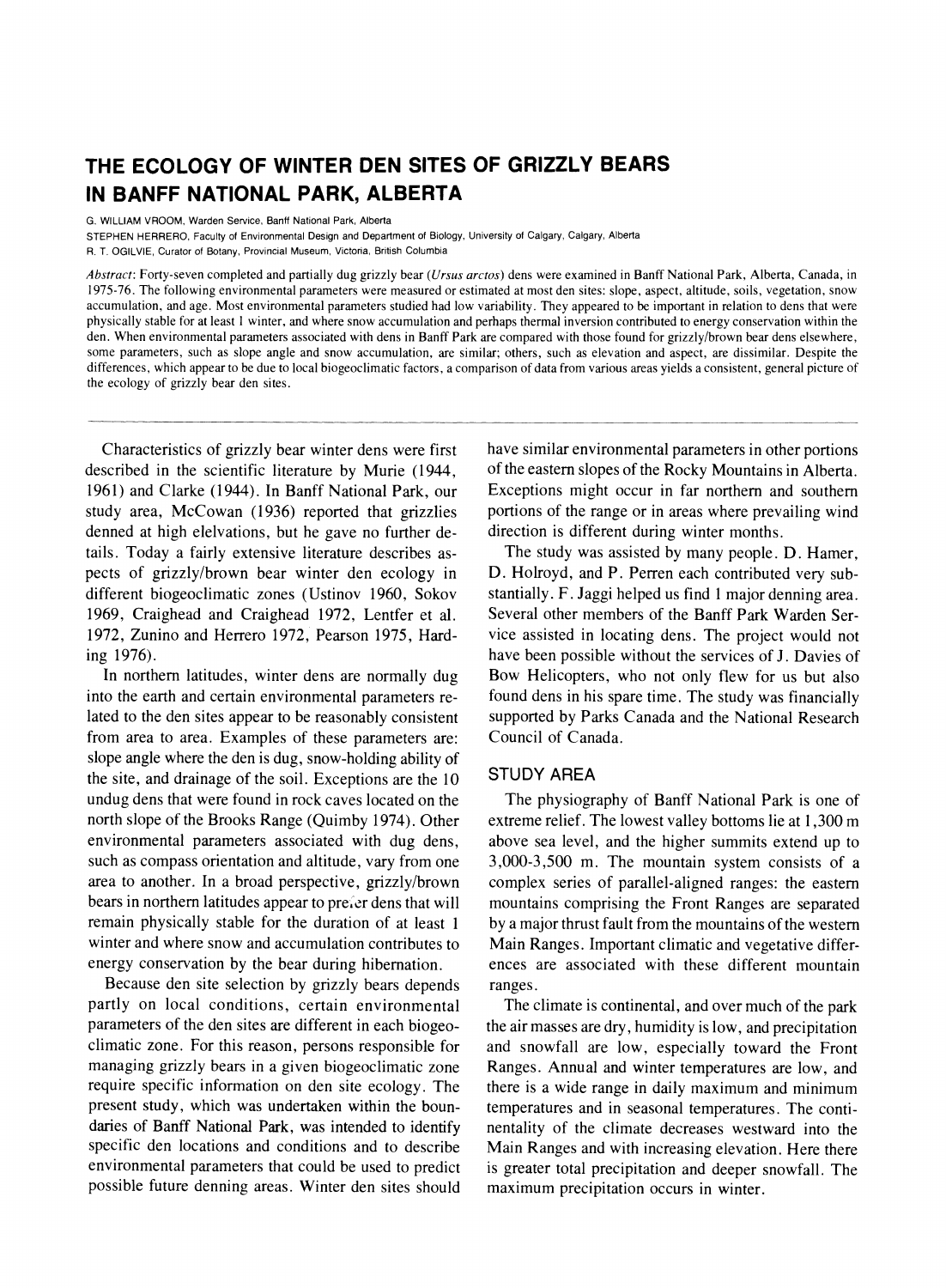**Several biogeoclimatic zones occur in Banff National Park (Ogilvie 1976): the Douglas-Fir Forest Zone (1,200-1,500 m) on the warm, dry, southerly-facing slopes; the Subalpine Forest Zone (1,300-2,300 m) which forms an extensive forest band from valley bottom to timberline; and the Alpine Zone (2,200-3,000 m) above timberline.** 

Banff National Park covers 6,564 km<sup>2</sup>; approximately a third of this area  $(2,188 \text{ km}^2)$  was surveyed **from a helicopter in our search for dens. Intensive exploration for dens took place both from helicopter and on foot throughout a 128 km2 portion of the study area. Winter den sites of grizzly bears were found within the Upper Subzone of the Subalpine Biogeoclimatic Zone at 2,000-2,300 m. Here, the total precipitation and snowfall are high, and the growing season is brief. The continuous forest becomes diffused with glade openings and is fragmented into islands at higher elevations. Ultimately it becomes small scattered colonies of dwarf krummholz. The tree species forming the forest are subalpine fir (Abies lasiocarpa), subalpine larch (Larix lyallii), Engelmann spruce (Picea engelmannii), and whitebark pine (Pinus albicaulis). The most widespread plant associations of this subzone are the grouseberry (Vaccinium scoparium )-heather (Phyllodoce spp.- Cassiope tetragona) association and the false azalea (Menziesia ferruginea)-rhododendron (Rhododendron albiflorum) association. Avalanche tracks cutting into this forest are dominated by the tall herb-grass meadow (Elymus spp.-Bromus spp.) association on southwesterly slopes and the willow (Salix spp.) association on northeasterly slopes.** 

### **METHODS**

**In April 1975, we began helicopter flights to acquire information on winter den sites and early spring movements of grizzly bears. We found the first den on 9 May 1975. Discovery of this den gave us a preliminary idea of the environmental parameters related to choice of den sites. From then on, we employed a combination of aerial searches supplemented by ground searches to discover dens.** 

**Dens were visible from the helicopter when snow was on the ground in spring (3 dens) and also during nonsnow seasons (8 dens). A pile of tailings material accumulated during den excavation extended 3-7 m below what we assumed were completed dens. Whenever the vegetation was sufficiently open and there was no snow on the ground, these tailings piles were easily seen from a helicopter.** 

**Once a den site was discovered by aerial search, it and the surrounding area were thoroughly explored on foot.** 

**Normally, a helicopter was used for morning placement of personnel near a suspected den sit.** 

**One group of dens was found in response to observations made by a Banff townsite resident. Another den was found during a study of grizzly bear food habits and habitat preferences.** 

**Our methods for discovering dens were subject to certain biases. Although we were unlikely to find dens that were well hidden in trees, many dens were discovered in forested areas. These discoveries, however, usually occurred after a den was located in a nearby open or semi-open area. We also searched forested areas that we thought had appropriate environmental conditions for dens but where no dens had been seen from the air. The biases could be checked through the use of biotelemetry, but at the time of the study the park had a policy of not employing this technique.** 

**Another bias of the study was the different intensity of search effort accorded to various areas of the park. Some portions, especially the Cascade Valley, were searched intensively, other areas less intensively, and some possible denning habitat has not yet been searched.** 

**Each den site was eventually examined on the ground. While there, we numbered and photographed the den site and recorded environmental parameters. A clinometer was used to record slope angle and a steel tape was used to take standardized measurements of the den. Altitude was estimated with a pocket altimeter that had been set that morning in Banff. Exposure was recorded by taking a compass bearing. Estimates were made of the relative abundance of different species within tree, shrub, herbaceous, and ground layers near the den. In one instance, measured plot analysis was carried out.** 

**The soil profile was examined from a newly exposed section at the den opening for horizon, depth, color, texture, structure, and consistency. The soil morphology and classification were based on criteria of the Canadian Soils Classification System (Canada Department of Agriculture 1974).** 

#### **RESULTS**

**Results reported in this paper are for the period 20 April 1975-20 November 1976. During this time we recorded data for 47 den sites. Twenty-nine of these were judged to be completed dens, previously used by grizzly bears during winter. The remainder were partially dug dens, most likely made by grizzly bears but probably not used during winter. These partially dug dens averaged 1.1 m in overall length. They usually did not have a chamber.** 

**We assumed that a den had been used during a winter**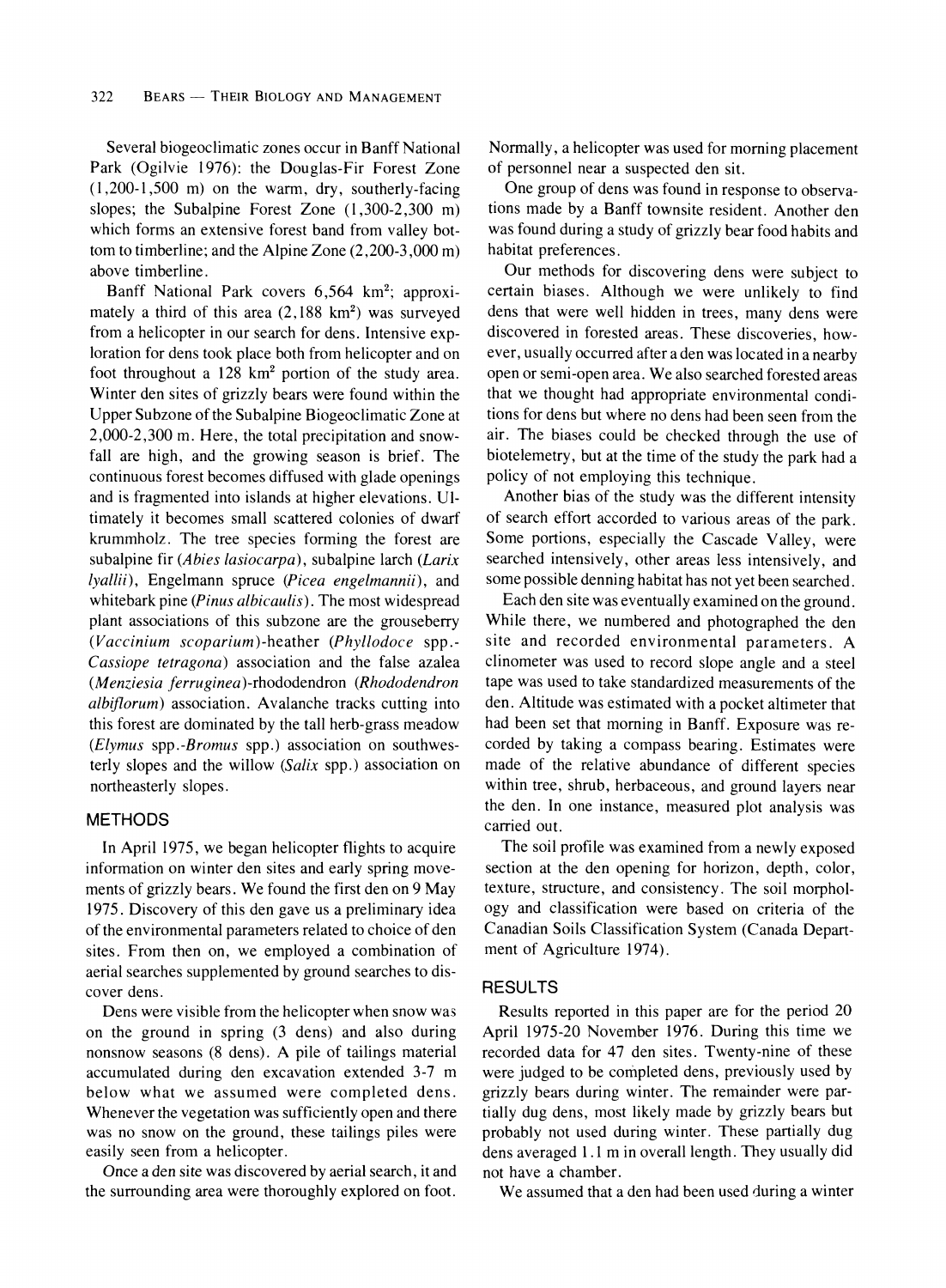**if it appeared similar in size to the dens where we actually saw grizzly bears inside (1 den) or saw fresh tracks just outside the den (2 dens). We consider it unlikely that the excavations that we assumed were made by grizzly bears where in fact made by black bears (Ursus americanus) or other animals. A few black bear dens have been found in Banff National Park (Herrero 1970, wardens' wildlife observation cards), but all were at lower elevations. In addition, black bears are very rare or absent in the upper portions of the Cascade Valley, where 13 completed dens and 3 partially dug dens were found. The paucity of black bears in this region was confirmed during intensive field work during 1974-76. This work included the use of ungulate carcasses to attract bears. No black bears were observed to visit these carcasses.** 

**We considered the possibility that the holes that we called winter dens might in fact be day beds for warmseason use. Despite possible confusion in this regard (Craighead 1972, Craighead and Craighead 1972), we consider a misjudgment unlikely. During the past 3 years of field work on grizzly bears in Banff Park, numerous day beds were found. These beds were always shallow excavations very unlike winter dens. Also, most sites where we found dens were not foraging areas, except perhaps casually near the den site.** 

### **Ages of Dens**

**The dens that we found were estimated to be of various ages (Table 1). The age of most of those dens** 



**Fig. 1. Grizzly bear den in avalanche meadow vegetation type, Banff National Park, spring 1976. Photo of same den, taken from a helicopter, is shown in Fig. 8.** 

**where grizzly bear or fresh tracks were not seen was estimated by noting the vegetation regrowth on the tailings pile or den mouth (Fig. 1) and the extent of collapse** 

**Table 1. Estimated ages of grizzly bear dens, Banff National Park, 1975-76.** 

| Estimated<br>age (years) 1-2 3-4 6-9 10-15 15-20 20-25 > 25<br>Number of dens 10 |  |  | $\overline{\mathbf{3}}$ | 6. |  |  |  |
|----------------------------------------------------------------------------------|--|--|-------------------------|----|--|--|--|
|----------------------------------------------------------------------------------|--|--|-------------------------|----|--|--|--|

**of the den. According to estimates by our plant ecologist, after a maximum of 75-100 years, vegetative or geomorphological traces of collapsed grizzly bear dens are no longer readily discernible. Age estimates were not made for some dens.** 

### **Spatial Distribution of Dens**

**Several dens were usually found near one another. These dens were separated by as little as 40 m or as much as several kilometers. Dens probably tended to be clustered because only a small portion of the total area of Banff Park seemed to provide suitable conditions for grizzly bear dens. Table 2 shows the number of com-**

**Table 2. Number of completed and partially dug grizzly bear dens in each topographically distinct area, Banff National Park,1975-76.** 

| Area ABCDEFGHIJK<br>Number of dens 2 14 2 2 2 7 6 5 2 1 4 |  |  |  |  |  |  |
|-----------------------------------------------------------|--|--|--|--|--|--|
|                                                           |  |  |  |  |  |  |

**pleted and partially dug dens found in 11 topographically distinct areas.** 

**To avoid disturbing grizzly bears in denning areas, specific locations are not given; they are on file with the Banff Park Warden Service.** 

# **Time of Denning and Emergence**

**Warden wildlife observation cards and reports from other reliable observers suggest that in Banff National Park, most grizzlies normally den sometime during November and emerge about early April. Detailed field observations were carried out in the Cascade Valley from October 1975 through November 1976. During fall 1975, the last grizzly bear tracks, those of a female and 2 cubs-of-the-year, were seen on 13 November. The first grizzly bear tracks appeared on 20 March 1976. The last tracks in 1976 were made about 15 November. In Jasper National Park, which is in a similar biogeoclimatic zone, the use of radiotelemetry revealed the latest denning date to be 16 December (Russell, personal communication). We assume that, on the average, grizzly bears in Banff National Park spend 4.5 months in**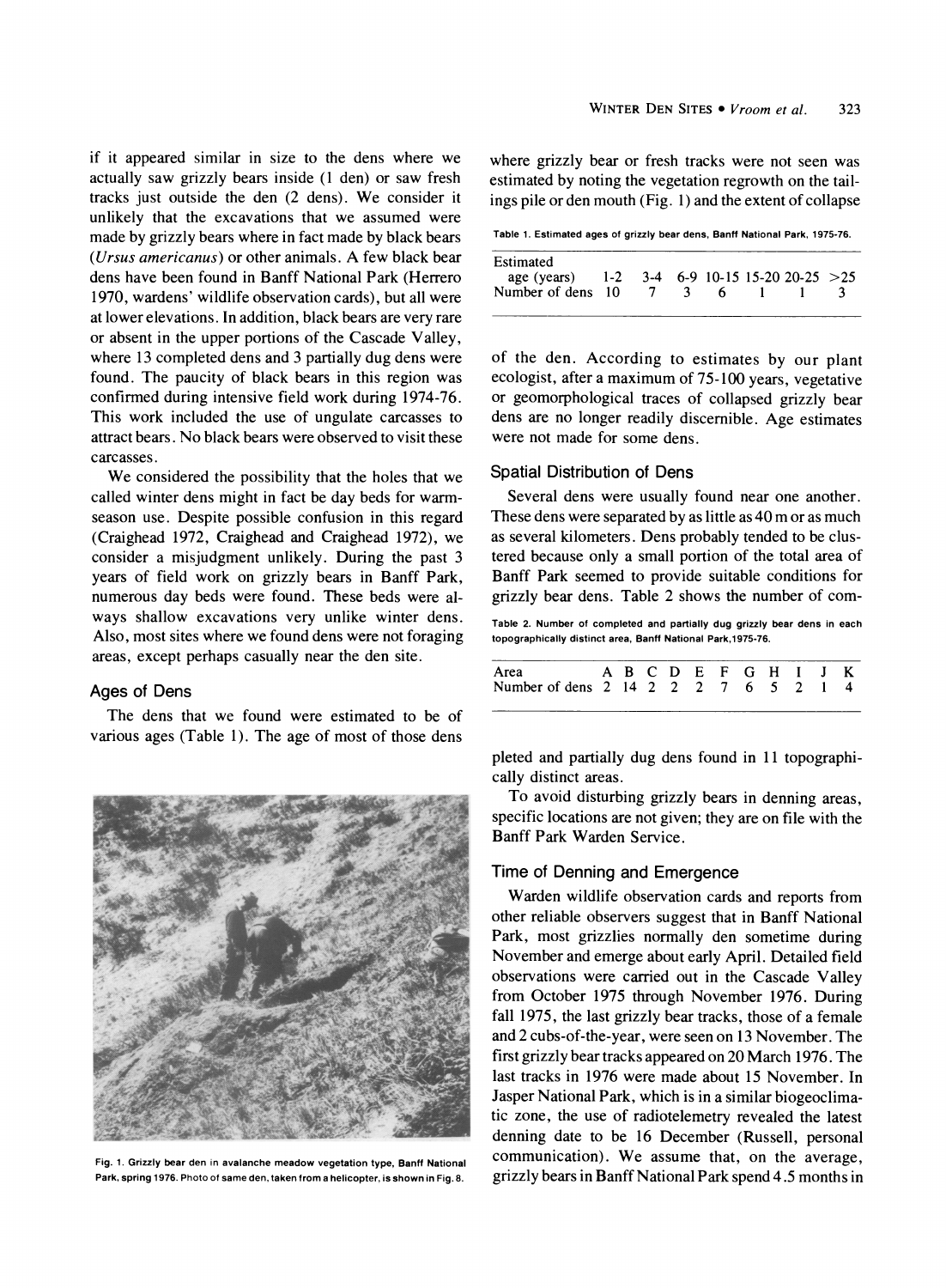**or near their den sites. Variations in this time span have been reported elsewhere and are related to age- and sex-classes of grizzly bears (Craighead and Craighead 1972, Lentfer et al. 1972, Pearson 1975) as well as to climate.** 

### **Physical Configuration of Dens**

**Dens were dug approximately horizontally into slopes. They appeared to contain (or have contained) a tunnel and a chamber, the chamber being larger in height and width than the tunnel. The average dimensions for the 29 dens that we judged to have been used were: width of entrance, 0.72 m; height of entrance, 0.68 m; total length from entrance to back of den, 2.20 m; maximum width of chamber, 1.22 m; maximum height of chamber, 0.84 m.** 

# **Partially Excavated Dens**

**The partially dug dens that we found were all located near completed dens. They appeared to be excavations that grizzlies had begun but had abandoned when unsuitable microenvironmental conditions were encountered. Often a large rock blocked further excavation. In altitude, aspect, and slope angle, partially dug dens did not appear to differ from completed ones. Because of the environmental similarity between partially dug and completed dens, data on both are presented together.** 

# **ENVIRONMENTAL PARAMETERS OF DEN SITES**

### **Altitude, Aspect, and Thermal Inversion**

**Both types of dens were found within a rather narrow altitudinal band (Fig. 2). The distribution approximated a statistically normal one, except for skewing on the low** 



**Fig. 2. Altitudes of grizzly bear dens, excluding 1 located at 1,729 m, Banff National Park, 1975-76.** 

**elevation end. The sharper cut-off at higher elevations was probably due to such environmental factors as increased stoniness of ground, shallow soils, and exposure to wind near ridgetops. Both types of dens were usually located quite high up in the valley sides but were beneath the ridge crests (Fig. 3).** 



**Fig. 3. Histogram and drawing depicting locations of grizzly bear dens expressed as a percentage of the elevation from valley floor to mountain top, Banff National Park, 1975-76.** 



**Fig. 4. Aspect of grizzly bear dens (Banff National Park, 1976) and wind force vectors (Calgary, Alberta, January 1961).** 

**The aspects of 36 of 47 den sites were between 45? (NE) and 112.5? (ESE) (Fig. 4). The wind force vectors for Calgary, the nearest area for which such data are synthesized, are also shown in Fig. 4. The strongest wind force vector comes from the west and the most frequent den site aspect was eastward, exactly to leeward of the west wind. Den sites were located on leeward slopes, within zones of inferred snow deposition.** 

**Thermal inversion is another environmental variable that may be related to the altitude of den locations. In the Rocky Mountains, inversions are prevalent east of the western Main Ranges and occur in most valley systems within the study area. When thermal inversions occur, a**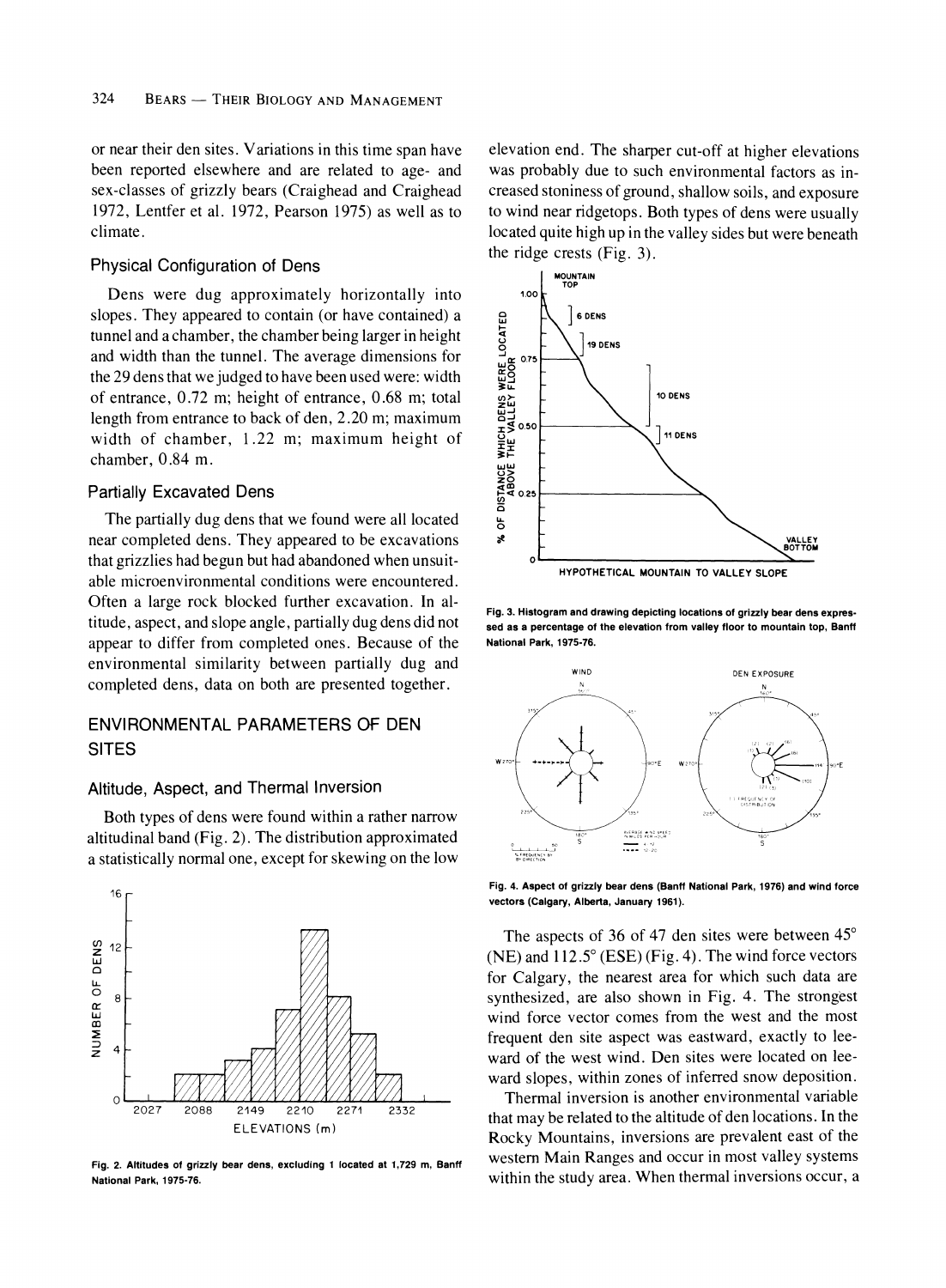**layer of warm air functionally traps a lower layer of cold air beneath it, resulting in cooler temperatures at lower elevations. Grizzly bears dens were located at alititudes where preliminary data suggests that thermal inversion is a prevalent phenomenon.** 

### **Slope Angle**

**Fig. 5 shows that grizzly bear dens were quite specific with regard to slope angle of the den locations. The mean slope angle for completed and partially dug dens considered together was 33?. All dens were on slopes greater than 22?, with 36 of 46 dens between 30? and 38?; none were on slopes over 40?.** 



**1975-76** 

### **Soils and Vegetation**

**The soil profiles of the dens consist of Podzolic, Brunisolic, Chemozemic, and Regosolic soils. The soil parent materials include tills, colluvium, and fragmented or weathered bedrock. The rock types include limestones, shales, sandstones, conglomerates, and quartzites. The vegetation in which the dens are located consists of mature forest, krummholz, meadow, and shrub communities.** 

**The soil and vegetation data are summarized for 38 dens under the following 6 vegetation types (Ogilvie 1966). Soils and vegetation data were not collected for the remaining 9 dens. The major plant species are listed, by strata, in order of dominance.** 

**1. Grouseberry-Heather Vegetation Type. Picea-Abies-Larix/Vaccinium scoparium Association (Figs. 6, 7).** 

**Seventeen completed and partially dug dens.** 

**Shallow Podzolic Soils (LFH, Ae, Bf, C); parent material: scattered to very abundant colluvial fragments of shale, sandstone, or limestone. The vegetation is characteristic of the upper subalpine and timberline area,** 



**Fig. 6. Aerial photograph of grizzly bear den in grouseberry-heather vegetation type, Banff National Park, spring 1976.** 



**Fig. 5. Angle of slope where grizzly bear dens were located, Banff National Park, Fig. 7. Close-up photograph of den shown in Fig. 6. Note supporting tree root.** 

**consisting of mature closed stands, stands with openings, and low krummholz colonies. The tree composition is spruce, subalpine fir, and sometimes subalpine larch. The stand structure varies from small openings under the tree canopy to large glades. There is very deep snow accumulation that increases with increasing size of the glade.** 

- **Trees: Picea engelmannii, Abies lasiocarpa, Larix lyallii.**
- **Shrubs: Vaccinium scoparium, Phyllodoce glanduliflora, P. empetriformis, Cassiope tetragona, Vaccinium myrtillus.**
- **Herbs: Arnica latifolia, A. cordifolia, Pedicularis bracteosa, Erigeron peregrinus var. callianthemus, Valeriana sitchensis, Potentilla diversifolia, Hieracium gracile, Silene lyallii, Castilleja rhexifolia, Antennaria racemosa, A. lanta, A. alpina.**
- **Mosses and lichens: Dicranum scoparium, D. fuscescens, Timmia austriaca, Peltigera aphthosa, Cladonia spp.**

**There are 4 important variants of this habitat type: a. Shallow bedrock variant: the bedrock occurs close**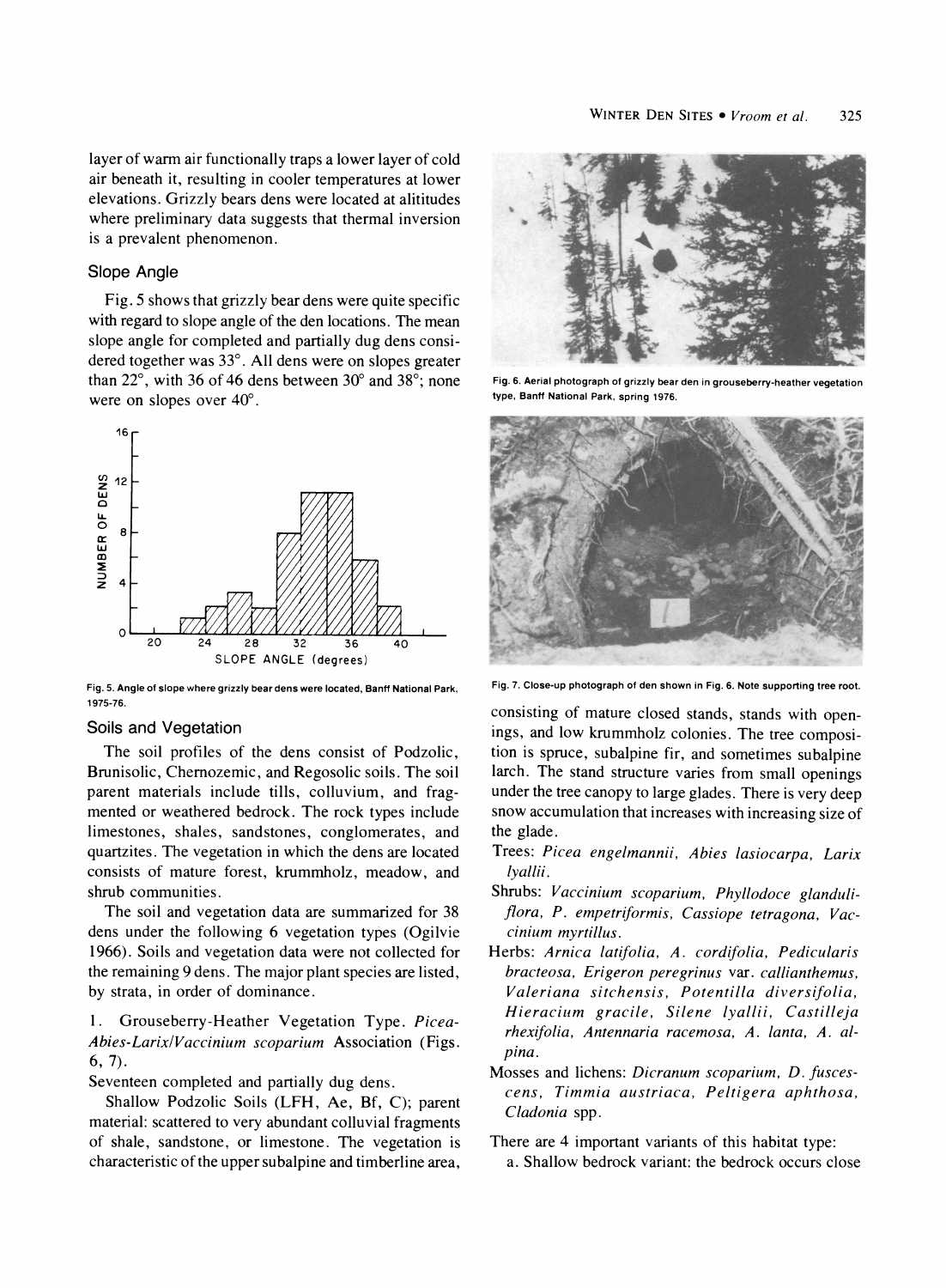**to the surface and the shallow soil mantle consists of coarse quartzite rock fragments; the soil profile is Regosolic (LFH, (B), C).** 

**b. Moist seepage variant: the soil profile is a Seepage Regosol (LFH, B, C); the parent material is compact clay loam with coarse shale fragments. The seepage indicator species are: Salix vestita, Parnassiafimbriata, Equisetum scirpoides, Anemone parviflora, Senecio lugens.** 

**c. Dense krummholz variant: the vegetation consists of a dense colony of Abies, with very sparse occurrence of other species: Arnica cordifolia, Valeriana sitchensis. The soil profile is a leached Brunisol (LFH, Bf, C); the parent material is abundant, hard shale fragments.** 

**d. Large glade with deep snow accumulation: the deep snow indicator species are: Salix arctica, Myosotis alpestris, Stellaria monantha. The soil profile is Shallow Chemozemic Black (LFH, Ah, B, C); the parent material is sandy loam with scattered stones.** 

**2. False Azalea-Rhododendron Vegetation Type. Picea-Abies-Larix/Menziesia-Rhododendron Association.** 

**Five completed dens.** 

**Deep Podzolic Soils (LFH, Ae, Bf, C); the soil parent material is variable: tills of stones and loam, weathered shales of very fine particles or with stone fragments. This vegetation type occurs at slightly lower elevations than the previous one; it consists of old, mature, closed stands of spruce, fir, and occasionally larch.** 

- **Trees: Picea engelmannii, Abies lasiocarpa, Larix lyallii.**
- **Shrubs: Menziesia ferruginea, Rhododendron albiflorum, Vaccinium membranaceum, V. myrtillus, V. scoparium.**
- **Herbs: Arnica cordifolia, A. latifolia, Viola orbiculata, Cornus canadensis, Lycopodium annotinum, Pedicularis bracteosa.**
- **Mosses and lichens: Hylocomium splendens, Peltigera aphthosa, Dicranum fuscescens.**

**3. Fir Krummholz-Rock Willow-Herb Vegetation Type. Krummholz Abies/Salix vestita-Thalictrum Association.** 

**Five completed dens.** 

**Deep Podzolic Soils (LFH, Ae, Bf, C); the parent material is coarse colluvial limestone rubble.** 

**There is deep snow, with surface avalanching down to the top of the krummholz vegetation. This vegetation type occurs at timberline and consists of dense fir krummholz.** 

**Trees: Abies lasiocarpa (krummholz form).** 

**Shrubs: Salix vestita.** 

**Herbs: Thalictrum occidentale, Senecio lugens, Valeriana sitchensis, Arnica cordifolia, Epilobium angustifolium, Fragaria virginiana var. glauca.** 

- **Mosses and lichens: Brachythecium sp., Peltigera aphthosa.**
- **4. Subalpine Herb-Meadow Vegetation Type. Two completed/dens.**

**Shallow Podzolic Soil (LFH, Ae, B, C); parent material: loam with scattered stones.** 

**The structure of the vegetation is an herb-meadow glade-opening in the upper subalpine forest.** 

- **Trees: Abies lasiocarpa, Picea engelmannii, Larix lyallii.**
- **Herbs: Hedysarum sulphurescens, Epilobium angustifolium, Heracleum lanatum, Fragaria virginiana var. glauca, Achillea millefolium, Valeriana sitchensis, Thalictrum occidentale, Erythronium grandiflorum.**

**5. Avalanche Meadow Vegetation Type. Elymus innovatus-Bromus pumpellianus-Hedysarum sulphurescens Association (Figs. 1, 8). Seven completed dens.** 





**Fig. 8. Aerial photograph of grizzly bear den in avalanche meadow vegetation type, Banff National Park, spring 1976. A female and 3 cubs-of-the-year were inside.** 

**Shallow Chernozemic Black Soil (Ah, B, C) and Shallow Brunisolic Soil (LFH, (Ah), Bf, C); parent material: loam and shale fragments. This vegetation consists of rich meadows of mixed grasses and forbs occupying avalanche tracks cut into the upper subalpine closed forest.** 

**Shrubs (infrequent): Juniperus communis.** 

**Herbs: Elymus innovatus, Bromus pumpellianus, Hedysarum sulphurescens, Asterfoliaceus, Fragaria virginiana var. glauca, Danthonia spicata, Epilobium angustifolium, Poa spp., Festuca scabrella.**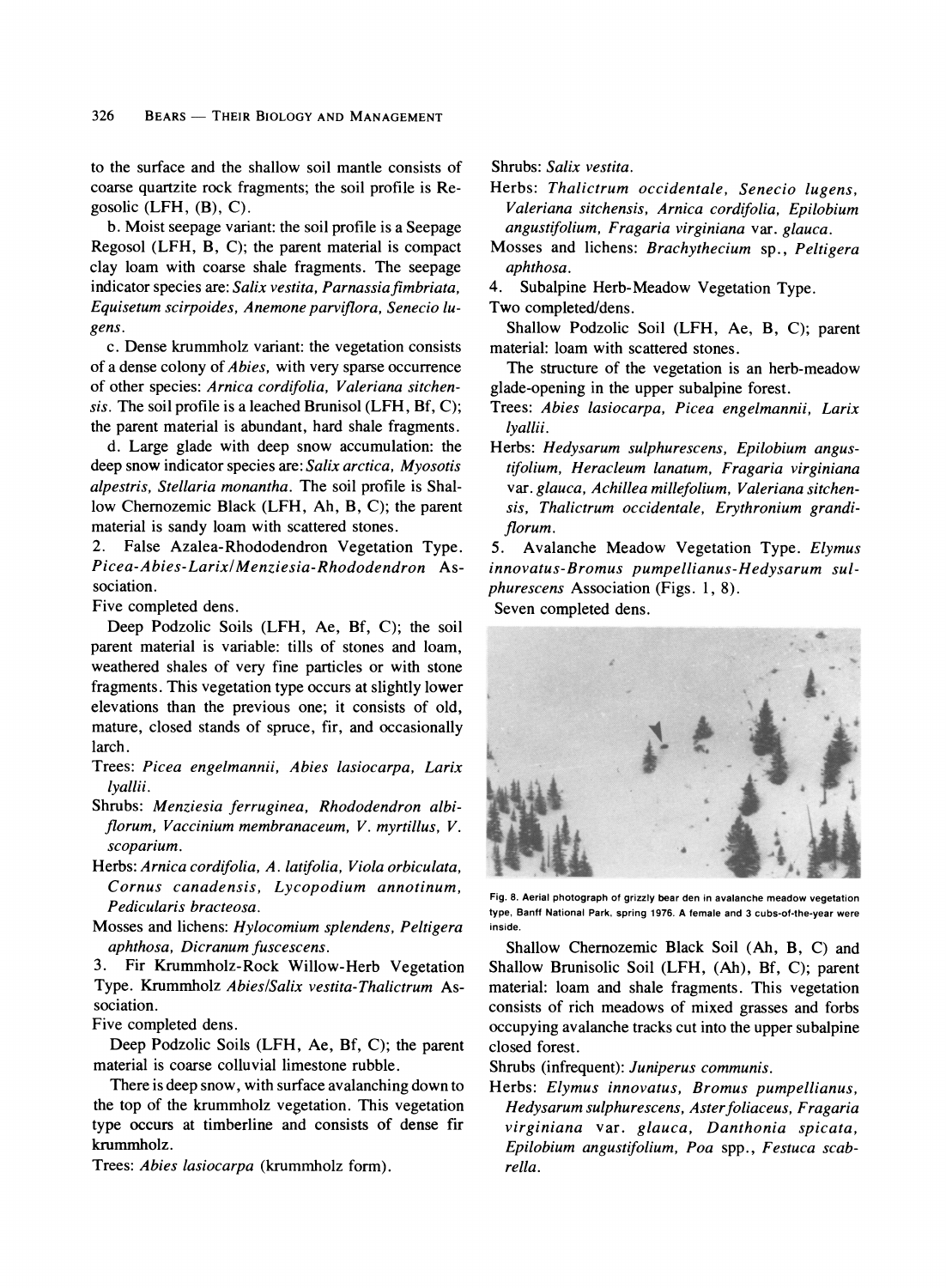**Mosses and lichens (infrequent): Tortula ruralis, Bryum sp., Brachythecium sp., Peltigera canina.** 

**There are 2 variants of this vegetation type:** 

**a. With additional grass species: Agropyron trachycaulum, Trisetum spicatum, Phleum alpinum, Danthonia spicata, Aster foliaceus.** 

**b. With heavier shrub cover: Juniperus communis, Arnica cordifolia, Elymus innovatus.** 

**6. Subalpine Shrub-Herb Meadow Vegetation Type Two dens.** 

**Shallow Chernozemic-Regosolic Soils (LFH, (Ah), B, C); parent material: colluvial limestone fragments.** 

**The vegetation occurs in the upper subalpine krummholz and consists of mixed shrubs and meadow herbs.** 

**Trees (krummholz form): Abies lasiocarpa, Picea engelmannii.** 

**Shrubs: Juniperus communis, Potentillafruticosa, Salix glauca.** 

**Herbs: Aster spp., Solidago multiradiata, Epilobium angustifolium, Fragaria virginiana var. glauca, Achillea millefolium, Agropyron latiglume, Bromus pumpellianus.** 

**Summary of Typical Den Site Conditions** 

**A "typical" den was located in the upper subalpinetimberline area at a mean elevation of 2,280 m. The**  mean slope angle was 33°, and the orientation was be**tween 22.5? (NNE) and 112.5? (ESE). Slopes of typical dens are leeward of prevailing winds and partly because of their lee position have stable, deep snow cover. Surface avalanching may occur but does not normally extend to the ground surface.** 

**Soils are well-drained; wet-seepage soils are avoided. The typical den may be located in diverse geological bedrocks and parent materials. Shallow bedrock soils are avoided. The soils have a wide range of stoniness and amounts of sand, silt, and clay. Extremes of soil textures are avoided, e.g., massive rock blocks or very fine clays. The structural coherence of the soil mass is variable, ranging from weak to strong. Weakly coherent soils may be structurally reinforced by a network of roots of trees, shrubs, and herbs and by being frozen during winter usage of the den.** 

### **Aberrant Dens**

**Some dens varied so much from the norm that special mention is required.** 

**One den was much lower in elevation (1,769 m) than the others. The roof of this den was formed by a substantial root of a spruce tree. Then den was large enough to have been used and could have been either a black bear or grizzly bear den.** 

**Five dens were oriented either southerly or northwesterly, possibly exposing them to strong wind or winter sun. We have an impression that local microclimatic factors (such as nearby ridges) lessened the potential adverse effects of wind. However, some of these dens did not seem to be as climatically buffered as were most dens.** 

**Two dens located about 40 m apart appeared to have collapsed during their first winter. When we found them they appeared to be less than a year old. One was probably unused and the other used for a month or two before it collapsed. Near these sites, 38 trees had broken limbs or boles. Limbs were removed to a height of 4.6 m, apparently indicating that the bear had climbed the trees since maximum snow depths would not have exceeded 2 m. A substantial ground bed, at least 30 cm thick when we examined it during late summer, was located in front of 1 den. We surmised that the bear had spent the remainder of the winter or spring on this bed.** 

# **Observations of Grizzly Bears at a Den Site**

**On a helicopter search flight on 12 April 1976, we saw a female grizzly and 1 cub-of-the-year at an open den entrance. At this time there were no tracks in the snow outside of the den. On 17 April, the den was checked again and there were still no tracks. On 21 April, a single track appeared outside the den. From 23 April to 25 April, one of us used the helicopter to set up a bivouac camp about a kilometer from the den. The bears and the den site were observed from this camp with the aid of a spotting scope (20X, 20-45X). The den occupants were a female grizzly bear with 3 cubs-of-the-year. During the time the den site was observed, the bears were outside for 2-4 hours per day, spending each night (23 and 24 April) inside the den. While the female was outside, her behavior and that of the cubs differed markedly. The cubs either played or nursed, or occasionally rested, when outside. Their play was vigorous and prolonged but never took them farther than 20 m from the female. One of their play activities was to climb up a snow slope and then launch themselves down it. They sometimes started their slide from about 4 m above the den mouth. At these times their slide normally stopped when they landed on the head of the female who sat in the den entrance. Her movements in general, even on those occasions, were lethargic. She allowed the cubs to fall off or climb down her back without taking action herself. When walking she would sometimes take slow, exaggerated steps, somewhat slothlike but faster. She occasionally ate snow, and subsequent examination of the site suggested that she dug some Hedysarum sul-**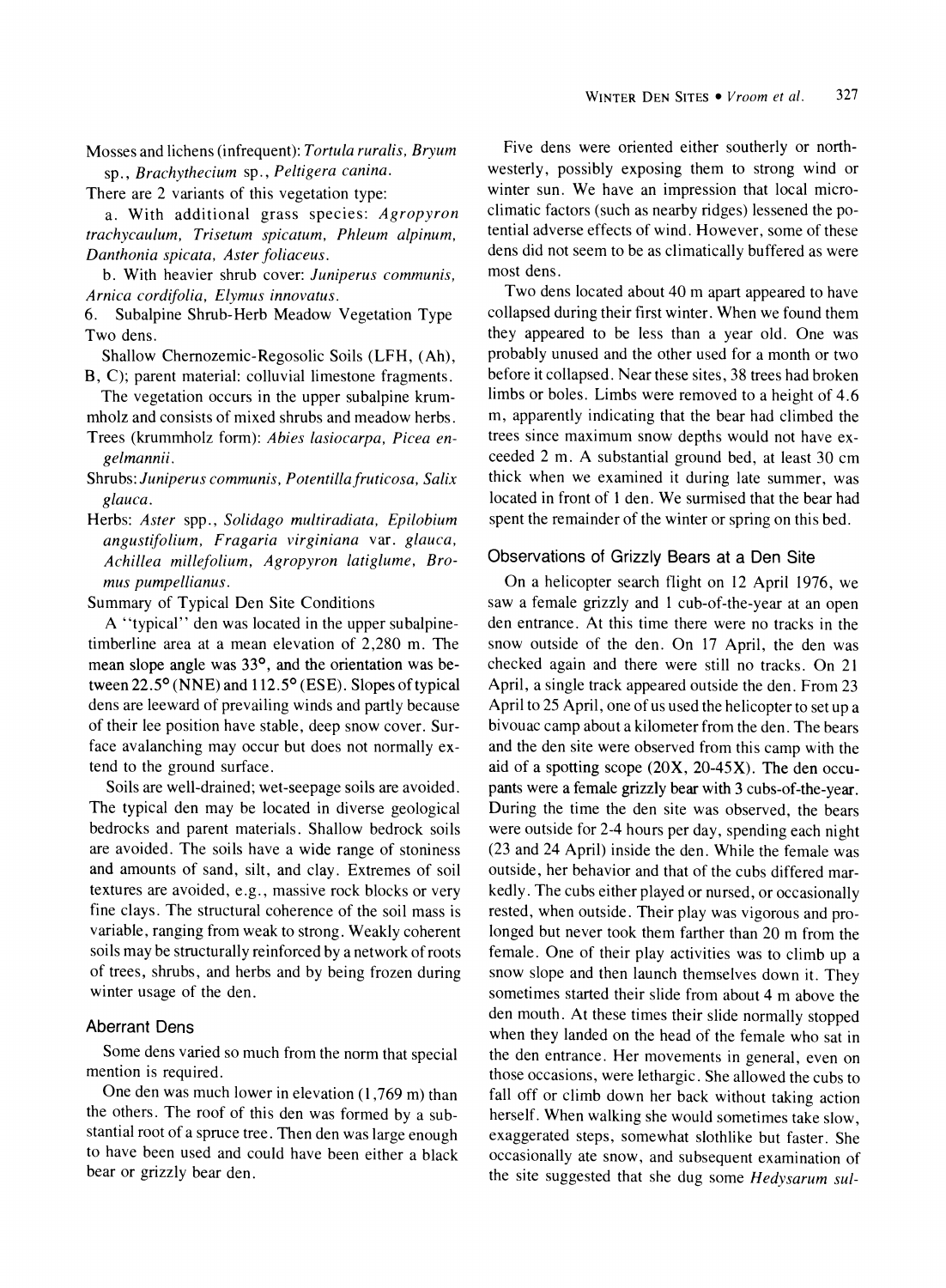**phurescens roots. She appeared still to be in her winter lethargy, conserving energy. The cubs were actively exploring their local environment.** 

**The female built 2 day beds in patches of trees, 12 m and 15 m away from the den entrance. Trails worn in the snow connected these sites with the den. Other worn trails led to another patch of trees and to nearby assumed feeding areas where the snow had sloughed. The entire zone of activity was no greater than 50 m in diameter.** 

**On 30 April, the den was checked again and the bears were gone. Snow coverage of tracks suggested that the bears may have left 2 or 3 days earlier. Therefore the family appeared to have spent about a week sleeping at night in the den and sometimes going outside during the day. Lentfer et al. (1972) found evidence that 3 family groups of grizzly bears in coastal Alaska had beds outside their dens. Their data indirectly suggest similar usage to that described here. Craighead and Craighead (1972) reported another similar observation for a female and 2 yearlings that remained near a den site for about 3 weeks after emerging.** 

# **DISCUSSION**

**This project was designed to conform to a Banff National Park policy directive that requested all possible information on winter den sites of grizzly bears but did not allow direct disturbance of the bears in any way. Because biotelemetry was not used, most of our work was necessarily inferential. We may have oversampled dens which were visible from the helicopter, and undersampled dens obscured by trees or thick shrubbery. We focused on the study of environmental parameters associated with den sites.** 

**As was found in coastal Alaska (Lentfer et al. 1972), in the interior Yukon (Pearson 1975), and on the Arctic coast (Harding 1976), helicopter or fixed-wing aircraft is an efficient tool to help locate dens. In Banff National Park, it was profitably combined with searches on foot.** 

**Most of the den sites that we investigated were older than a year. We found that most dens begin to disintegrate after the first winter and that after 75-100 years they are difficult to detect, even with experience. Reuse of dens in our area is unlikely because of collapse.** 

**Environmental parameters associated with den sites were quite consistent in our study area. Dens of grizzly bears in Banff National Park appeared to be situated in areas when a deep insulating layer of snow would accumulate at the den entrance and above, and where the soils were cohesive enough during the first winter to maintain the physical stability of the den. The stored**  **heat of the earth and the metabolic heat of the bear appear to have been conserved within the den.** 

**The vegetative type widely used for winter dens is the grouseberry-heather association. Deep snow accumulates between widely spaced trees or in the glade openings in the stand. Another vegetative type frequently used for denning is the grass and forb meadows on avalanche tracks cut into the closed subalpine forest stands. Fewer dens were found in the krummholz shrub meadows and in the herb meadow glade openings. Some dens were found at lower elevations in the closed mature forest of the false azalea-rhododendron tall shrub vegetation type.** 

**A common feature of all these vegetative types is the deep and long-lasting snow accumulation that we infer was associated with them. The specific action of avalanching in some of these communities is of importance here. The elevation of many dens and their locations on the leeward side of mountains often put them near the trigger zones of winter avalanches. Although the avalanche near the release point may pass directly over a den, it is unlikely that winter avalanches would often remove the snow cover to a depth that would seriously affect the insulation of the den. Winter avalanches of major size in the study area are normally released by a soft slab breaking in the trigger zone. This soft slab is usually only the upper layer of the snowpack. At these elevations, also, not many days would elapse after a surface avalanche released until a new layer of snow would be deposited, either by snowfall, wind action, or both, and any loss of insulation would be restored. After the avalanche has gained enough momentum going down the mountain, it will move the entire snowpack, but this would happen only at elevations lower than where grizzly dens are normally located.** 

**The type of avalanche that does take the snow to the ground at elevations where dens are located is the wet spring avalanche. This type, however, is not likely to be a problem to the bears since it occurs in late spring, after the bears have left the dens.** 

**Of the considerable diversity of soils and parent materials at the den sites, some common features should be mentioned. The soil profile types - Podzolic,**  Brunisolic, Chernozemic, and Regosolic — are all well **drained; there are no Organic, Gleysolic, or Alluvial profiles. Soil texture, structure, stoniness, and consistency are highly variable, ranging from fine loams to coarse rock fragments and from loose coherence to very firm consistency. There are numerous combinations of these soil physical factors that can provide the requisite stability for dens during a single winter occupancy: a**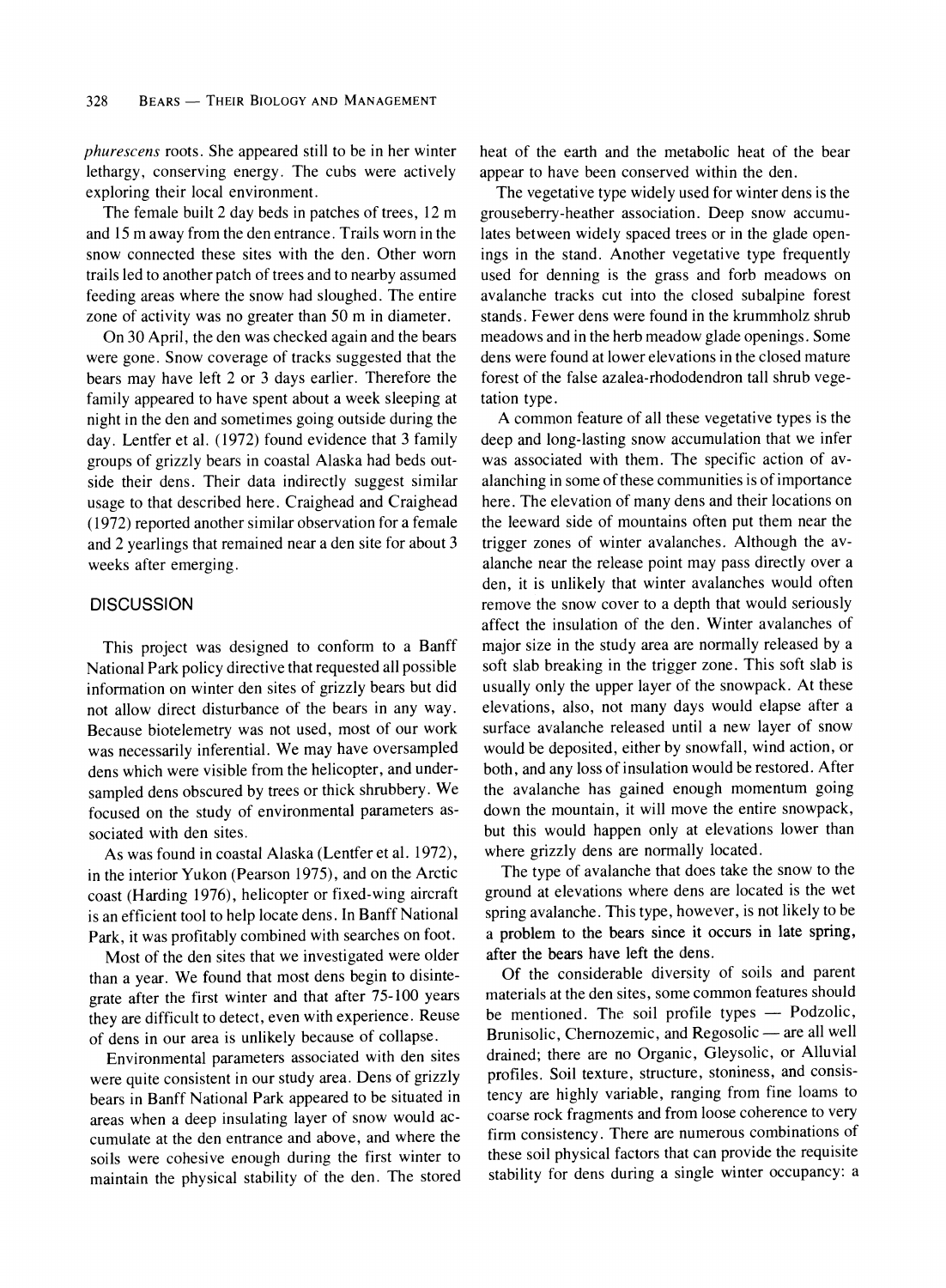**minimum amount of structural coherence of the rock fragments and fine soil particles, combined with the binding effect of a dense network of roots of trees, shrubs, and sod-grasses, along with the solidifying effect of the frozen soil mass.** 

**There is no relationship between the dens and the bedrock geology. A wide range of rock types occur: limestones, shales, sandstones, conglomerates, and quartzites.** 

**When the environmental parameters associated with den sites in Banff National Park are compared with those found elsewhere, a fairly consistent picture of denning ecology emerges. Environmental parameters are either consistent from area to area or much of the variability can be explained by considering local biogeographic conditions, the experience of a given bear, and perhaps human influence both today and over many generations.** 

**Rock cave dens as found by Quimby (1974) are excluded from the following discussion.** 

**The mean slope angle of den sites in Banff National Park was 33?, which compares closely with the findings ofLentfer et al. (1972) (9 dens, 0?-30?; 14 dens, 30?-45?; 5 dens, 45?-60?), Pearson (1974) (mean slope angle, 35?), and Harding (1976) (most dens, 30?-60?), Pearson (1974) (mean slope angle, 35?), and Harding (1976) (most dens, 30?-50?). We agree with Harding (1976) that slope angle seems to be important for trapping snow at the den entrance but not in the chamber and for easy removal of material dug during construction. A more important reason for choosing slopes of a certain angle may be related to the stability and thermal properties of the den. Grizzly bears normally dig straight into a slope. If they dug downward, the den would be a less efficient heat trap. If they dug straight into slopes of less than 25?, there would be a thinner covering of soil over the den and the chances of collapse would probably increase. Shallow, unstable soils, and the lesser ability of steeper slopes to hold snow are probably the factors that prevent grizzly bears from using very steep slopes.** 

**Although the soils associated with Banff National Park dens were found under 6 different plant associations, all soil types were normally well drained and stable at least during the first winter. Amongst the exceptions were 2 dens that appeared to have collapsed** 

# **LITERATURE CITED**

- **Canadian Department of Agriculture. 1974. The system of soil classification for Canada. Can. Dept. Agric. Publ. 1455. 255pp.**
- **CLARKE, C. H. D. 1944. Notes on the status and distribution of certain mammals and birds in the Mackenzie River and**

**during the first winter (see Aberrant Dens, RESULTS section). Perhaps these dens were made by inexperienced grizzly bears. Craighead and Craighead (1972) hypothesize that experience in den construction serves to improve what is for the most part genetically programmed behavior. Learning, both from the mother grizzly bear and from individual experience, would also be important within each biogeographic zone. Because specific environmental parameters vary from area to area, learning is a necessary adjustment.** 

**Most authors have reported that willow and alder (Alnus spp.) shrubs are present at den sites (Lentfer et al. 1972, Pearson 1975, Harding 1976) or that dens are buttressed by tree roots (Craighead and Craighead 1972). Although some of our dens had buttressing tree or shrub roots (Fig. 7), most were in small glade openings in subalpine forest, in subalpine herb meadows, or in avalanche meadows. Buttressing tree or shrub roots were absent at many of these sites although typically there was adequate soil development and root penetration by herbs. Synthesizing from all reported studies, it appears that roots help bind the soil at dens, but in some areas like ours, trees or shrubs are not essential to support the dens, to hide them, or to catch snow.** 

**The vegetation at den sites indicates that dens in Banff National Park are located in areas that accumulate snow. The aspect (predominantly NNE to ESE) of dens, form of vegetation, average mean altitude (2,280 m), and direction of prevailing winds (prediminantly W) are all favorable to early and prolonged snow accumulation at den sites. If the bears denned at lower elevations they would receive significantly less insulation from snow. Lower down, the snow comes later, is generally more dense, and is not as deep. In late fall, after heavy frosts, grizzlies appear to have difficulty finding adequate food. They move toward higher denning areas when ordinarily there is little snow in valley bottoms. Perhaps they go to the highest elevation where they still find good soil, aspect, and slope. It would seldom be long before snow would cover and thus insulate the den. The average altitude of den sites in Banff National Park also suggests the possibility that colder temperature normally associated with higher altitude may be ameliorated by thermal inversion effects.** 

**western Arctic area, 1942 and 1943. Can. Field-Nat. 58(3):97-103.** 

- **CRAIGHEAD, F. C., AND J. J. CRAIGHEAD. 1972. Grizzly bear prehibemation and denning activities as determined by radiotracking. Wildl. Monogr. 32. 35pp.**
- **CRAIGHEAD, J. 1972. Discussion. Pages 134-135 in S. HER-**